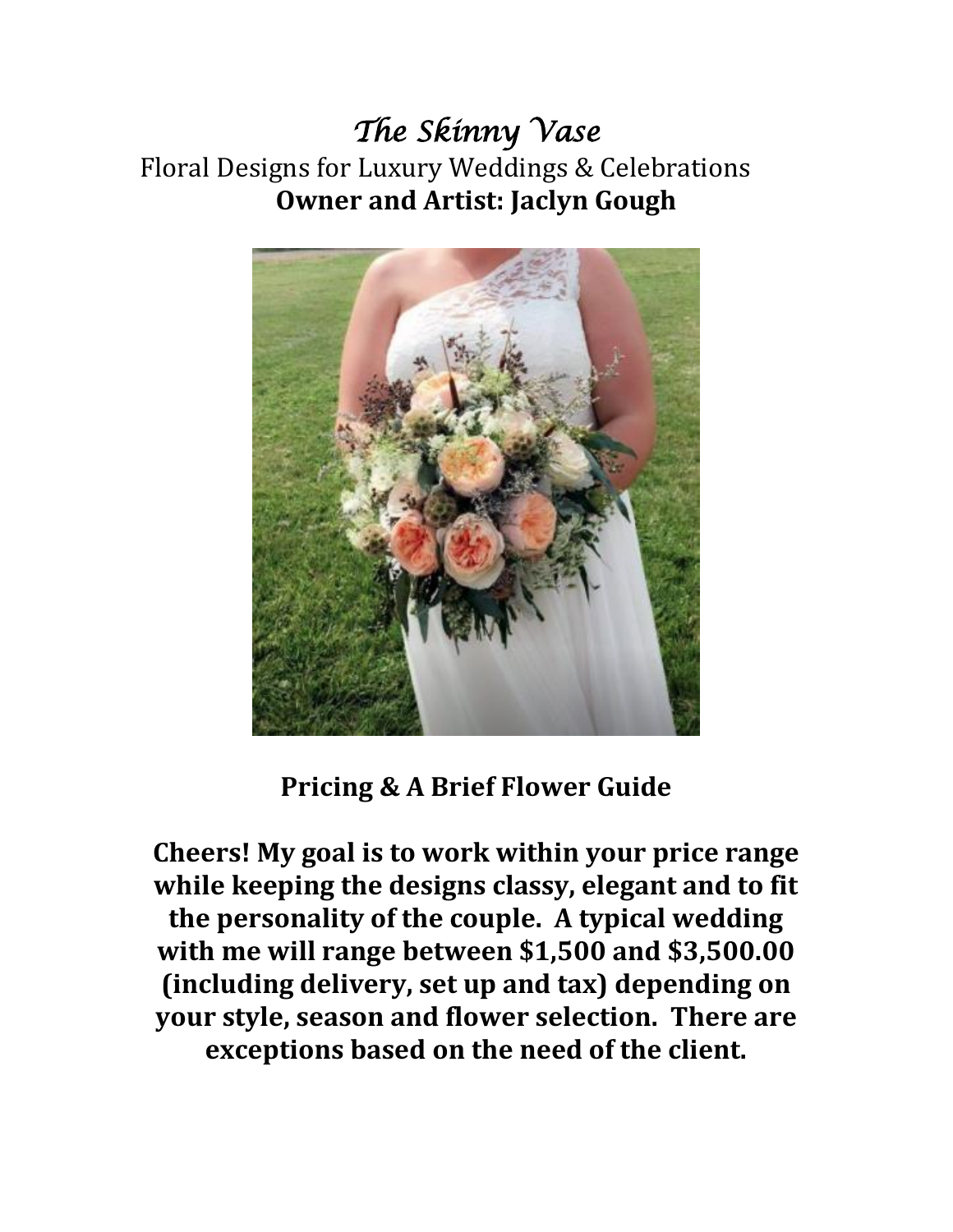

*Personal Flowers* 

**Bridal Bouquet: \$85-\$400.00 (average: \$125-\$175)**

**Toss Bouquet: Complimentary (Designer Choice)**

**Flower Crowns: \$50-\$200.00 (Average: \$100)**

**Bridesmaid Bouquet: \$50.00-\$115.00 (Average: \$55.00-\$75.00)**

**Pin On Corsage: \$30.00** 

**Boutonnieres: \$12.00 - \$35.00 (average: \$16.00)**

**Flower Girl Pomander: \$75.00-\$150.00**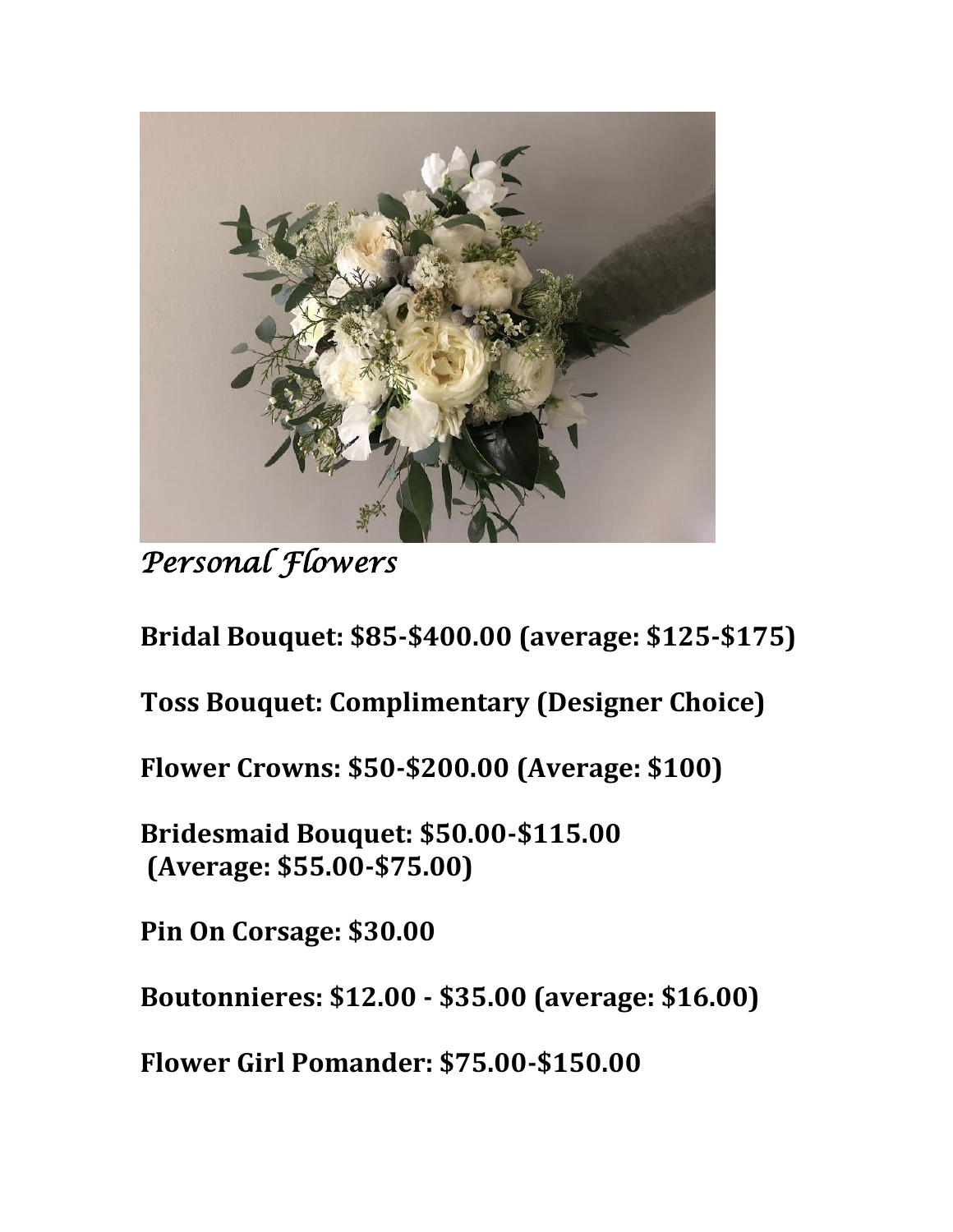## *Ceremony Flowers*



### **Urn, Cylinder or Elevated Designs: \$150.00-\$300.00**

**Arch, Arbor, Chuppah: \$175.00-\$1,500 (Average: \$200.00)**

**Chair/Pew Flowers: \$30.00-\$75.00 (Average: \$35.00)**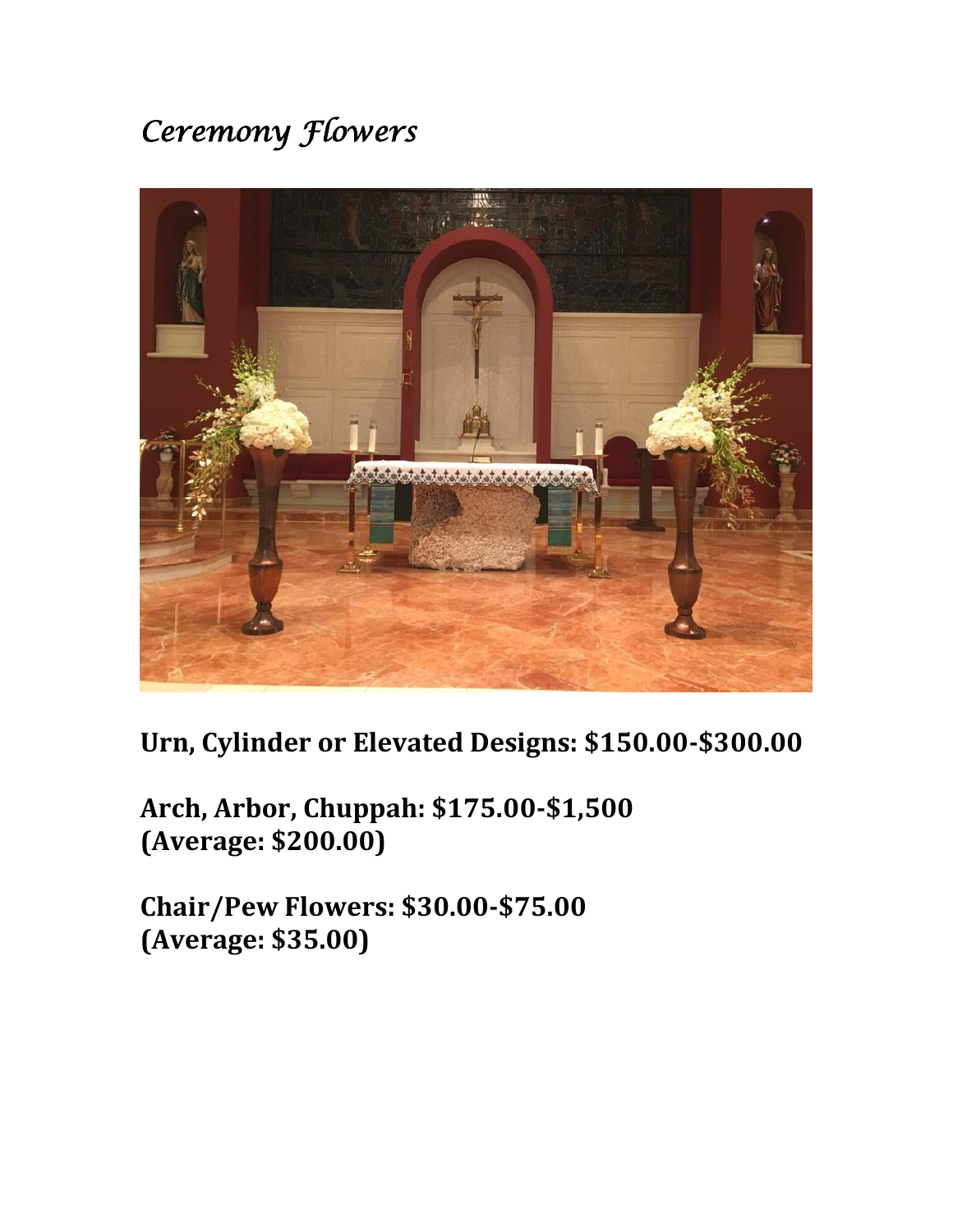# *Centerpieces*

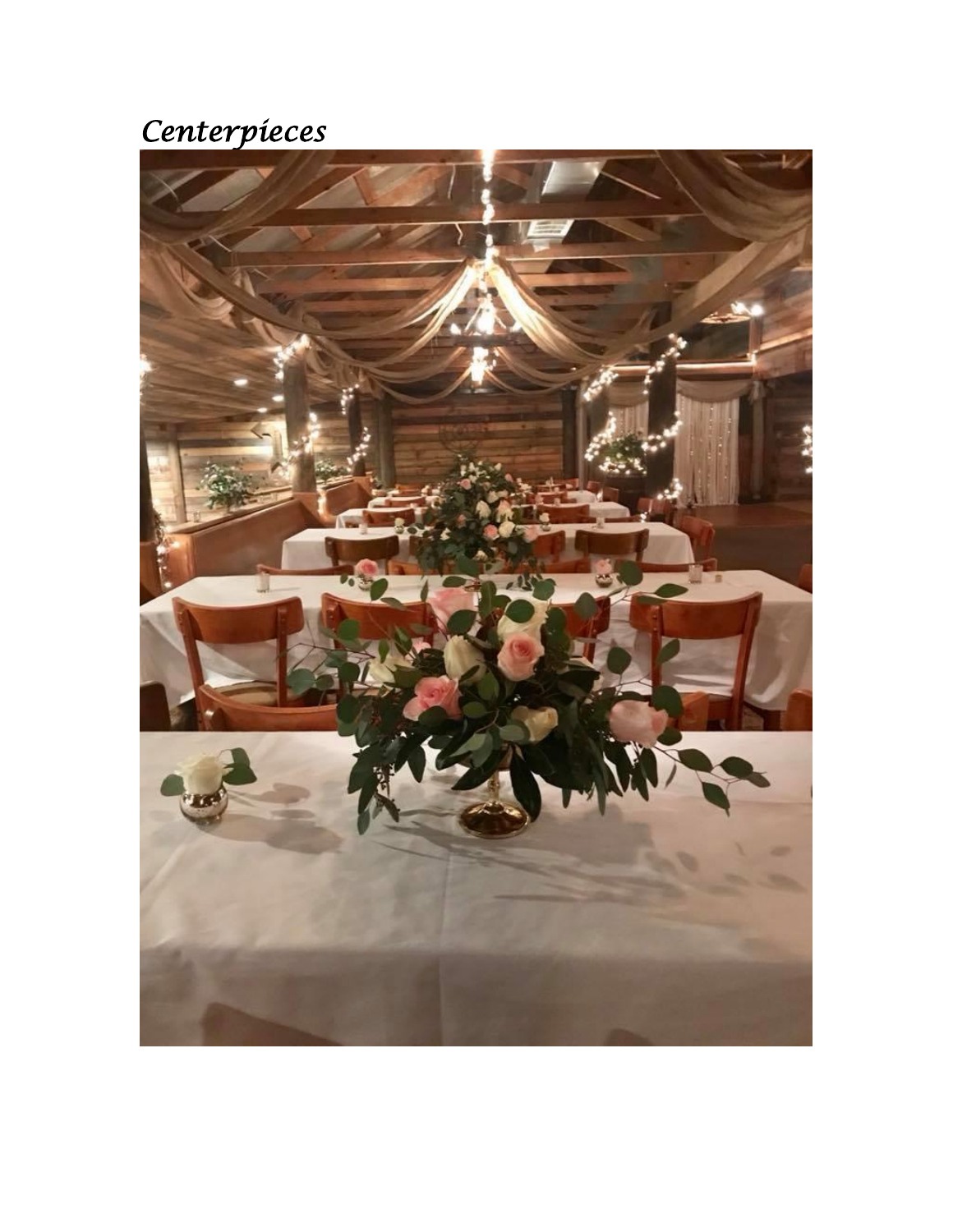**Low Compote Design: \$65.00-\$150.00 (Average: \$65.00)**

**Table scape (multiple low designs): \$75.00-\$350.00** 

**Elevated Design: \$150.00-\$550.00 (Average \$150.00)**

**Sweetheart Table: \$65.00-\$185.00 (Average: \$75.00)**

*Other Flower Décor*